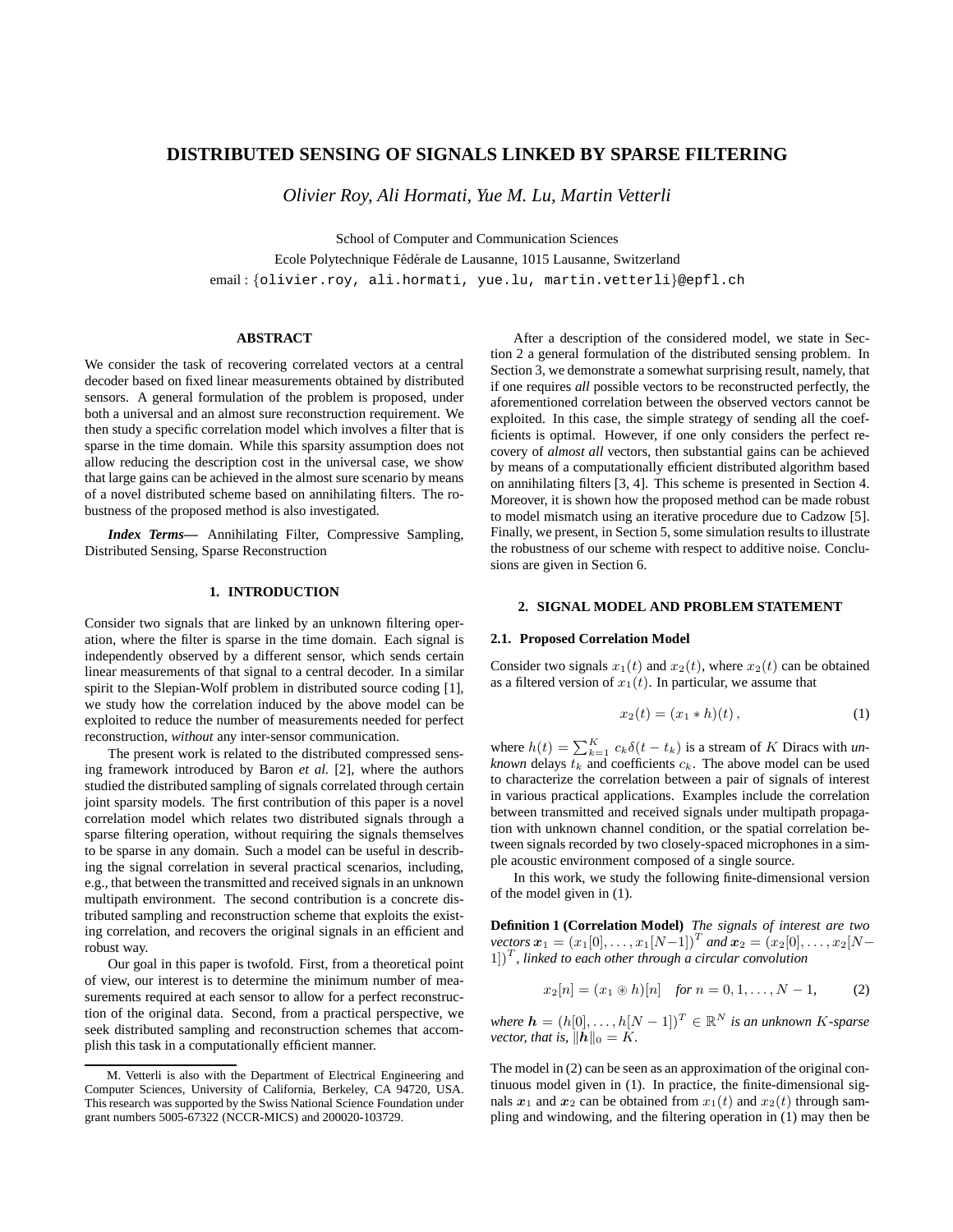

Fig. 1. Distributed sensing setup. Sensor i provides a  $M_i$ dimensional version of its observation  $x_i$  by means of a linear transform  $A_i$  ( $i = 1, 2$ ). The central decoder reconstructs the original vectors based on the received measurements.

approximated by the circular convolution through appropriate zeropadding. A popular and computationally efficient approach is to use a discrete Fourier transform (DFT) filter bank for this purpose.

In what follows, it is often convenient to use the notation of a stacked vector  $\pmb{x}^T\ \stackrel{\text{def}}{=}(\pmb{x}^T_1,\pmb{x}^T_2)\,\in\,\mathbb{R}^{2N}.$  We denote by  $\mathcal X$  the set of all stacked vectors such that its components  $x_1$  and  $x_2$  satisfy (2) for some  $K$ -sparse vector  $h$ .

## **2.2. Distributed Sensing and Problem Statement**

We consider the problem of sensing  $\boldsymbol{x}^T = (\boldsymbol{x}_1^T, \boldsymbol{x}_2^T)$  in a *distributed* fashion, by two independent sensors taking linear measurements of  $x_1$  and  $x_2$ , respectively. As depicted in Figure 1, suppose that the ith sensor ( $i = 1, 2$ ) takes  $M_i$  linear measurements of  $x_i$ . We can write

$$
\boldsymbol{y}_i = \boldsymbol{A}_i \, \boldsymbol{x}_i \,,
$$

where  $y_i \in \mathbb{R}^{M_i}$  represents the vector of samples taken by the *i*th sensor, and  $A_i$  is the corresponding sampling matrix. Considering the stacked vector  $y^T \stackrel{\text{def}}{=} (y_1^T, y_2^T)$ , we have  $y = Ax$ , where A is obtained as

$$
\boldsymbol{A} = \begin{bmatrix} \boldsymbol{A}_1 & \boldsymbol{0}_{M_1 \times N} \\ \boldsymbol{0}_{M_2 \times N} & \boldsymbol{A}_2 \end{bmatrix} . \tag{3}
$$

Note that the block-diagonal structure of  $\vec{A}$  is due to the fact that  $x_1$ and x<sup>2</sup> are processed separately. This is in contrast to the *centralized* scenario, where  $x_1$  and  $x_2$  can be processed jointly, in which case the matrix  $\boldsymbol{A}$  can be arbitrary.

The measurements  $y_1$  and  $y_2$  are transmitted to a central decoder, which attempts to reconstruct the vector  $x$  through some (possibly nonlinear) mapping  $\psi : \mathbb{R}^{M_1 + M_2} \mapsto \mathcal{X}$  as

$$
\widehat{\boldsymbol{x}}=\psi(\boldsymbol{y}).
$$

By analogy to the Slepian-Wolf problem in distributed source coding [1], the natural questions to pursue in the above sampling setup are the following:

- 1. What choices of sampling pairs  $(M_1, M_2)$  will allow us to reconstruct signals  $x \in \mathcal{X}$  from their samples?
- 2. What is the loss incurred by the distributed infrastructure over the centralized scenario in terms of the total number of measurements  $M_1 + M_2$ ?
- 3. How can we reconstruct the original signals from their samples in a computationally efficient way?

In what follows, we first answer the above questions in the case of *universal reconstruction* (Section 3), that is, when *all* signals must be perfectly recovered. We prove that the sparsity assumption on h does not allow reducing the minimum number of measurements. We then consider *almost sure reconstruction* (Section 4), when only

*almost all* signals must perfectly reconstructed. In this case, we demonstrate that the correlation between  $x_1$  and  $x_2$  can indeed be exploited by means of a computationally efficient algorithm. We further show how the proposed method can be made robust to noise and model mismatch. Finally, some simulation results are presented (Section 5).

#### **3. UNIVERSAL RECOVERY**

Let  $A_1$  and  $A_2$  be the sampling matrices used by the two sensors, and  $\vec{A}$  be the block-diagonal matrix defined in (3). We first focus on finding those  $A_1$  and  $A_2$  such that every  $x \in \mathcal{X}$  is uniquely determined by its sampling data  $Ax$ .

**Definition 2 (Universal Achievability)** *We say a sampling pair*  $(M_1, M_2)$  *is achievable for universal reconstruction if there exists fixed measurement matrices*  $A_1 \in \mathbb{R}^{M_1 \times N}$  and  $A_2 \in \mathbb{R}^{M_2 \times N}$  such *that the set*

$$
\mathcal{B}(A_1, A_2) \stackrel{\text{def}}{=} \big\{ x \in \mathcal{X} : \exists x' \in \mathcal{X} \text{ with } x \neq x' \text{ but } Ax = Ax' \big\}
$$

*is empty.*

Intuition suggests that, due to the correlation between the vectors  $x_1$ and  $x_2$ , the minimum number of samples needed to perfectly describe all possible vectors  $x$  can made smaller than the total number of coefficients  $2N$ . The following proposition shows that, surprisingly, this is not the case.

**Proposition 1** *A sampling pair*  $(M_1, M_2)$  *is achievable for universal reconstruction if and only if*  $M_1 > N$  *and*  $M_2 > N$ *.* 

*Proof:* Let us consider two stacked vectors  $x^T = (x_1^T, x_2^T)$  and  $x'^T = (x'^T_1, x'^T_2)$ , each following the correlation model (2). They can be written under the form

$$
x = \begin{bmatrix} I_N \\ C \end{bmatrix} x_1 \quad \text{and} \quad x' = \begin{bmatrix} I_N \\ C' \end{bmatrix} x'_1,
$$

where C and C' are circulant matrices with vectors  $h$  and  $h'$  as the first column, respectively. It holds that

$$
\boldsymbol{x} - \boldsymbol{x}' = \begin{bmatrix} \boldsymbol{I}_N & -\boldsymbol{I}_N \\ \boldsymbol{C} & -\boldsymbol{C}' \end{bmatrix} \begin{bmatrix} \boldsymbol{x}_1 \\ \boldsymbol{x}'_1 \end{bmatrix}.
$$

Moreover, we have that

$$
\text{rank}\begin{bmatrix} \boldsymbol{I}_N & -\boldsymbol{I}_N \\ \boldsymbol{C} & -\boldsymbol{C}' \end{bmatrix} = N + \text{rank}\begin{bmatrix} \boldsymbol{C} - \boldsymbol{C}' \end{bmatrix}.
$$

When  $C - C'$  is of full rank, the above matrix is of rank 2N. This happens, for example, when  $K = 1$  with  $C = 2I_N$  and  $C' = I_N$ . In this case,  $x - x'$  can take any possible values in  $\mathbb{R}^{2N}$ . Hence, a necessary (and sufficient) condition for the set (4) to be empty is that the block-diagonal matrix  $\boldsymbol{A}$  is a  $M \times 2N$ -dimensional matrix of full rank, with  $M \geq 2N$ . In particular,  $A_1$  and  $A_2$  must be full rank matrices of size  $M_1 \times N$  and  $M_2 \times N$ , respectively, with  $M_1, M_2 \geq N$ . Note that, in the centralized scenario, the full rank condition would still require to take at least  $2N$  measurements.  $\blacksquare$ 

As a direct consequence of the above result, each sensor can process its vector independently without any loss of optimality. In particular, the simple strategy of sending all observed coefficients is optimal. Moreover, it is seen in the proof of Proposition 1 that there is no penalty associated with the distributed nature of the setup. In other words, the total number of measurements cannot be made smaller than 2N if the vectors  $x_1$  and  $x_2$  are processed jointly. The region of achievable sampling pairs is depicted in Figure 2.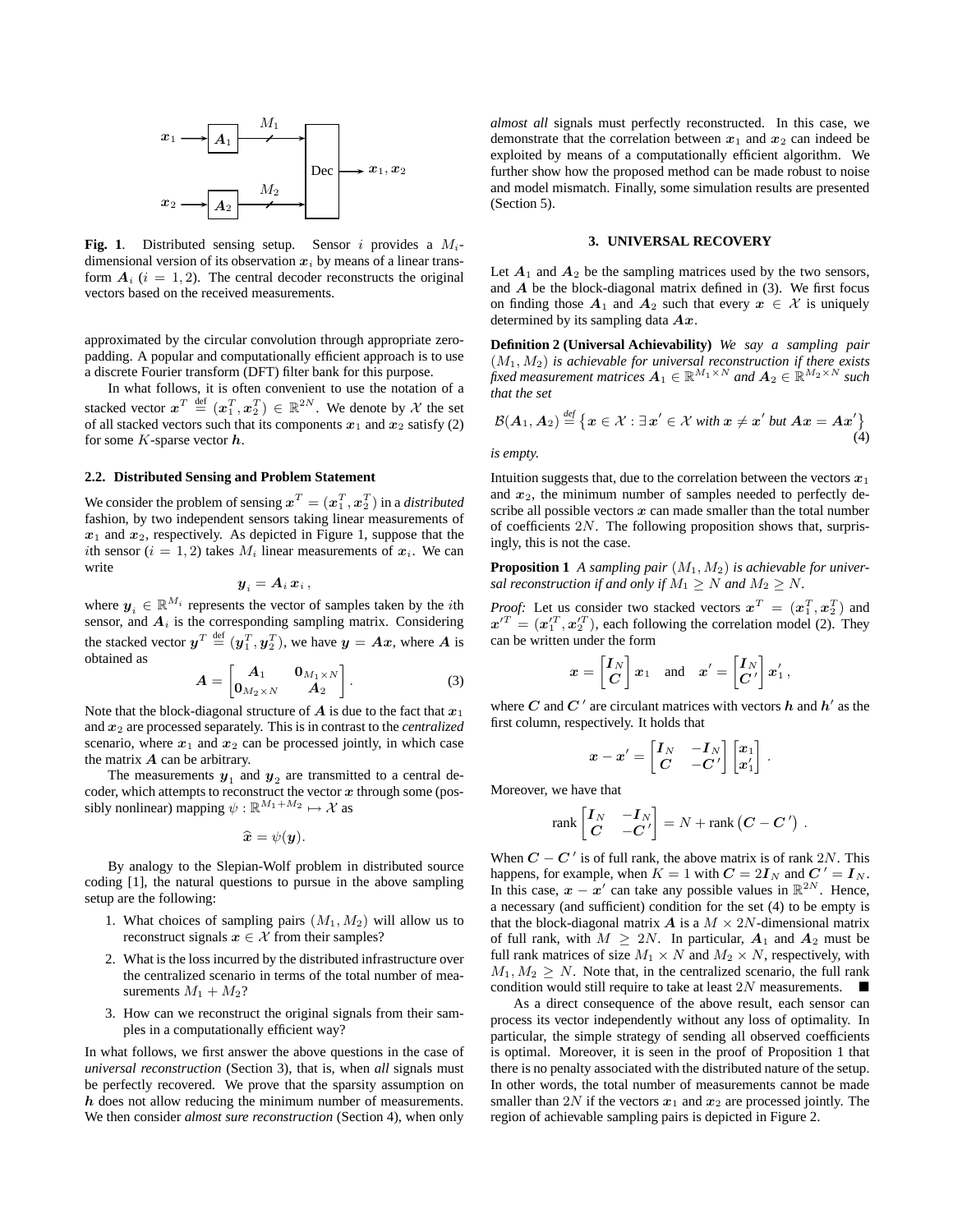

**Fig. 2**. Achievable sampling region for universal reconstruction (shaded area), and sampling pairs achieved by the proposed distributed sensing scheme for almost sure reconstruction (dashed line).

## **4. ALMOST SURE RECOVERY**

As shown in Proposition 1, universal recovery is a rather strong requirement to satisfy since we have to take at least  $N$  samples at each sensor, without being able to exploit the existing correlation. In many situations, however, it is sufficient to consider a weaker requirement, which aims to find measurement matrices that permit the perfect recovery of *almost all* signals from  $X$ . In this case, the set  $X$ is endowed with a probability distribution.

**Definition 3 (Almost Sure Achievability)** *We say a sampling pair*  $(M_1, M_2)$  is achievable for almost sure reconstruction if there exist fixed measurement matrices  $A_1 \in \mathbb{R}^{M_1 \times N}$  and  $A_2 \in \mathbb{R}^{M_2 \times N}$  such *that the set*  $\mathcal{B}(\mathbf{A}_1, \mathbf{A}_2)$ *, as defined in* (4)*, is of probability zero.* 

In contrast to the universal scenario, we now demonstrate, by means of a novel distributed sensing algorithm, that the correlation between the vectors  $x_1$  and  $x_2$  can be exploited to reduce the total number of measurements needed.

#### **4.1. Distributed Sensing Algorithm**

The proposed distributed sensing scheme is based on a frequencydomain representation of the input signals. Let us denote by  $X_1 \in$  $\mathbb{C}^N$  and  $\overline{X}_2 \in \mathbb{C}^N$  the DFTs of the vectors  $x_1$  and  $x_2$ , respectively. The circular convolution (2) can be expressed as

$$
\boldsymbol{X}_2 = \boldsymbol{H} \odot \boldsymbol{X}_1, \tag{5}
$$

where  $\boldsymbol{H}\in\mathbb{C}^{N}$  is the DFT of the filter  $\boldsymbol{h}$  and  $\odot$  denotes the elementwise product.

We first show how a decoder can almost surely recover the unknown filter h using only the first  $K + 1$  DFT coefficients of  $x_1$  and  $x<sub>2</sub>$ . This is achieved using an annihilating filter approach as follows. The DFT coefficients of the filter  $h$  are given by

$$
H[m] = \sum_{k=1}^{K} c_k e^{-j\frac{2\pi}{N}n_k m} \quad \text{for } m = 0, 1, \dots, N-1.
$$
 (6)

The sequence  $H[m]$  is the sum of K complex exponentials, whose frequencies are determined by the positions  $n_k$  of the non-zero coefficients of the filter. It can be shown [6] that  $H[m]$  can be annihilated by a filter  $A[m]$  of degree K whose roots are of the form  $e^{j2\pi n_k/N}$ 

|                    | $\leftarrow K + 1 \rightarrow \leftarrow \qquad  N/2  - K \rightarrow \rightarrow$ |  |  |  |  |  |  |  |  |  |  |  |  |  |  |
|--------------------|------------------------------------------------------------------------------------|--|--|--|--|--|--|--|--|--|--|--|--|--|--|
| $\boldsymbol{X}_1$ | .                                                                                  |  |  |  |  |  |  |  |  |  |  |  |  |  |  |
| $X_2$              |                                                                                    |  |  |  |  |  |  |  |  |  |  |  |  |  |  |

**Fig. 3**. Sensors 1 and 2 both send the first  $K + 1$  DFT coefficients of their observation, but only complementary subsets of the remaining frequency components (up to the Nyquist frequency).

### **Algorithm 1**

- 1: Sensors 1 and 2 send the first  $K + 1$  DFT coefficients of  $x_1$  and  $x_2$ , respectively. They also send complementary subsets of the remaining DFT coefficients (up to the Nyquist frequency).
- 2: The decoder computes  $2K$  consecutive DFT coefficients of  $h$ from (8).
- 3: The decoder retrieves the filter  $h$  using the annihilating filter method.
- 4: The decoder reconstructs  $x_1$  and  $x_2$  from (5) using h and the remaining DFT coefficients of  $x_1$  and  $x_2$ .

for  $k = 1, 2, \ldots, K$ . The coefficients of this filter satisfy

$$
A[m] * H[m] = \sum_{i=0}^{K} A[i]H[m-i] = 0,
$$

or in matrix form,

$$
\begin{bmatrix}\nH[0] & H[-1] & \cdots & H[-K] \\
H[1] & H[0] & \cdots & H[-K+1] \\
\vdots & \vdots & \vdots & \vdots \\
H[K-1] & H[K-2] & \cdots & H[-1]\n\end{bmatrix}\n\begin{bmatrix}\nA[0] \\
A[1] \\
\vdots \\
A[K]\n\end{bmatrix} = 0.
$$
\n(7)

The above matrix is of size  $K \times (K + 1)$  and is built from 2K consecutive DFT coefficients. Moreover, it can be shown to be of rank  $K$  so that its null space is of dimension one. Therefore, we can find a solution to the above system by means of its singular value decomposition (SVD). Note that, due to the conjugate symmetry property, the coefficients of the matrix in (7) can be computed as

$$
H[m] = \frac{X_2[m]}{X_1[m]} \quad \text{and} \quad H[-m] = H^*[m] \tag{8}
$$

provided that  $X_1[m]$  is non-zero for  $m = 0, 1, \ldots, K$ . This happens almost surely if its distribution is, for example, continuous. Once the coefficients of the annihilating filter have been obtained, it is simply a matter of computing its roots to retrieve the unknown positions  $n_k$ . The filter weights  $c_k$  can then be recovered by means of the linear system of equations (6).

Based on the above considerations, our distributed sensing scheme can be described as follows. Both sensors send the first  $K + 1$  DFT coefficients of their signal to the decoder  $(2K + 1)$ real values each). They also transmit complementary subsets of frequency indices up to the Nyquist frequency  $(N - 2K - 1)$  real values in total). This is illustrated in Figure 3. The first  $K + 1$ DFT coefficients allow to almost surely reconstruct the filter  $h$ . The missing frequency components of  $x_1$  (resp.  $x_2$ ) are then recovered from the available DFT coefficients of  $x_2$  (resp.  $x_1$ ) using the relation (5). The method is summarized in Algorithm 1. In terms of achievability, we have thus shown the following result.